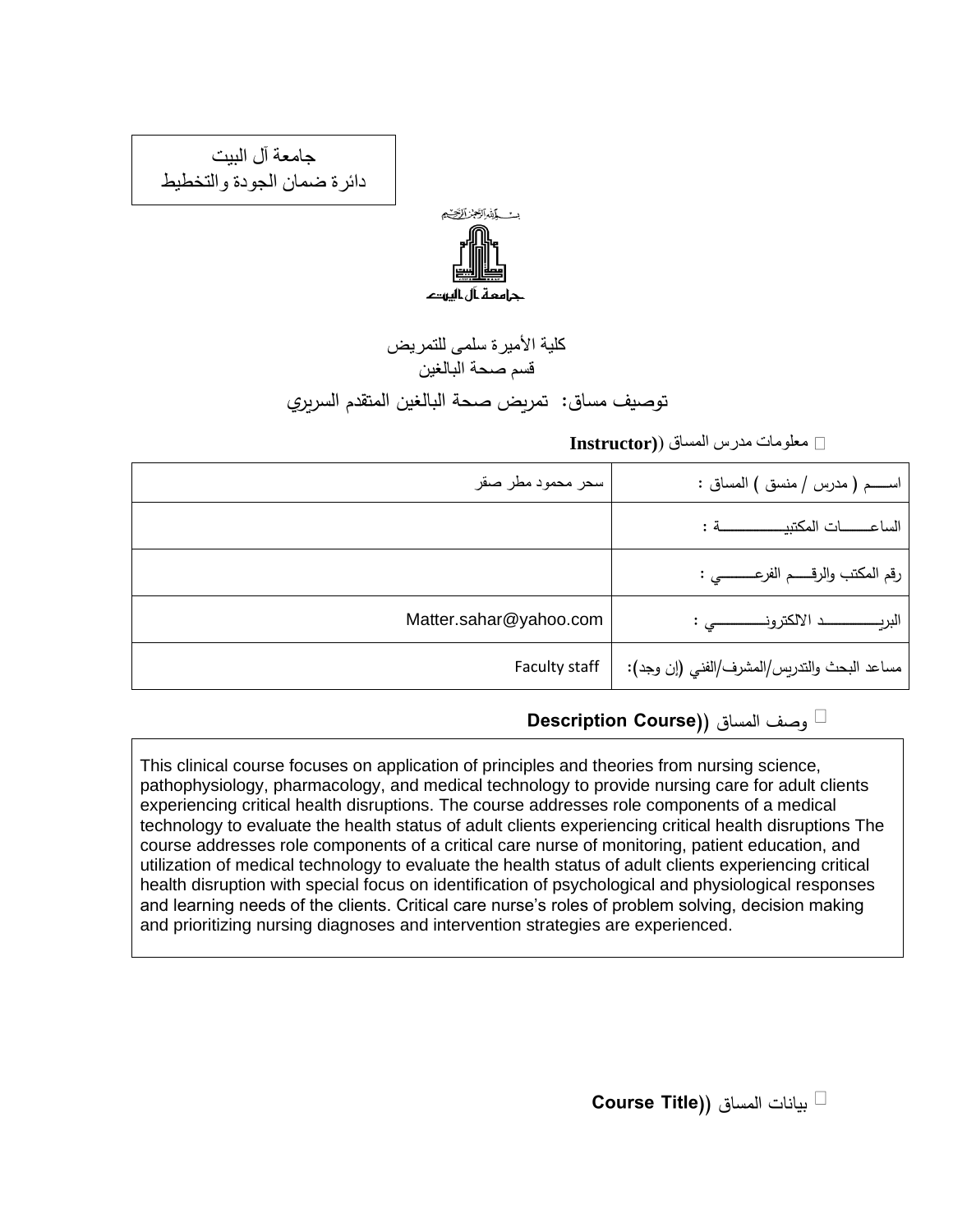| رقم المساق: 1001327      | اسم المساق: تمريض صحة البالغين المتقدم السريري                                           | المستوى: سنة ثالثة      |
|--------------------------|------------------------------------------------------------------------------------------|-------------------------|
| طبيعة المساق: نظري/عملي  | المنطلب السابق / المنزامن : نمريض صحة البالغين<br>2 و تمريض صحة البالبغين المتقدم النظري | وقت المحاضرة:8 -2       |
| العام الجامعي: 2020-2020 | الفصل الدر اسي: الثاني                                                                   | عدد الساعات الدراسية: 3 |

#### أهداف المساق)**(Course Objectives**

|           | Demonstrate behaviors reflecting professional and personal development                                            |  |
|-----------|-------------------------------------------------------------------------------------------------------------------|--|
|           | Utilize analytical thinking and decision making approaches to identify and manage<br>critical health disruptions. |  |
| practice. | Evaluate and relate research results in the area of critical care to current nursing                              |  |

### ( التعلم مخرجات **Intended Student Learning Outcomes)**

)المعرفة والمهارات والكفايات(

يفترض بالطالب بعد دراسته لهذا المساق أن يكون قادرا على:

- Apply theoretical knowledge from nursing and other disciplines to evaluate health status of adult patients experiencing critical health disruptions.
- Deal with critically ill patients in critical units such as ICU, CCU and ER.
- Gain basic skills to perform BLS in medical centers or public areas.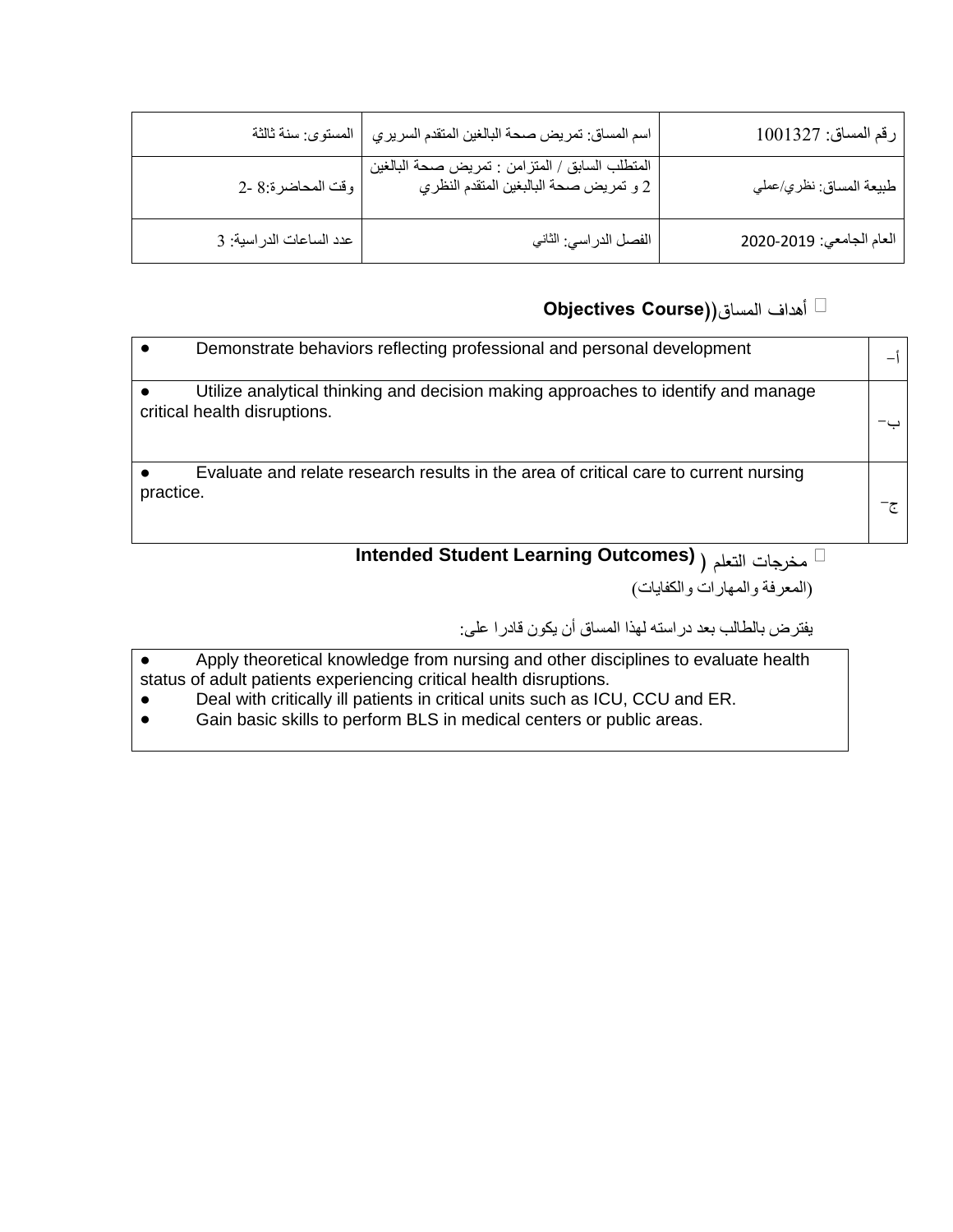| الموضـــــوع                              | الأسبوع    |
|-------------------------------------------|------------|
| Basic life support and air way management | الأول      |
| Hospital orientation/ critical care units | الثاني     |
| <b>Clinical training</b>                  | الثالث     |
| <b>ABGs</b>                               | الرابع     |
| <b>ECG Revision</b>                       | الخامس     |
| الامتحان الأول                            |            |
| Nursing Care Plan                         | السادس     |
| <b>Mechinical Ventilator</b>              | السابع     |
| Clinical training                         | الثامن     |
| Skills focus                              | التاسع     |
| الامتحان الثاني                           |            |
| Clinical assignment                       | العاشر     |
| Case study                                | الحادي عشر |
| Case study                                | الثاني عشر |
| Revision                                  | الثالث عشر |
| الامتحان النهائي                          |            |

# محتوى المساق )**(Content Course**

استراتيجيات التعليم والتعلم وطرق التقويم  $\Box$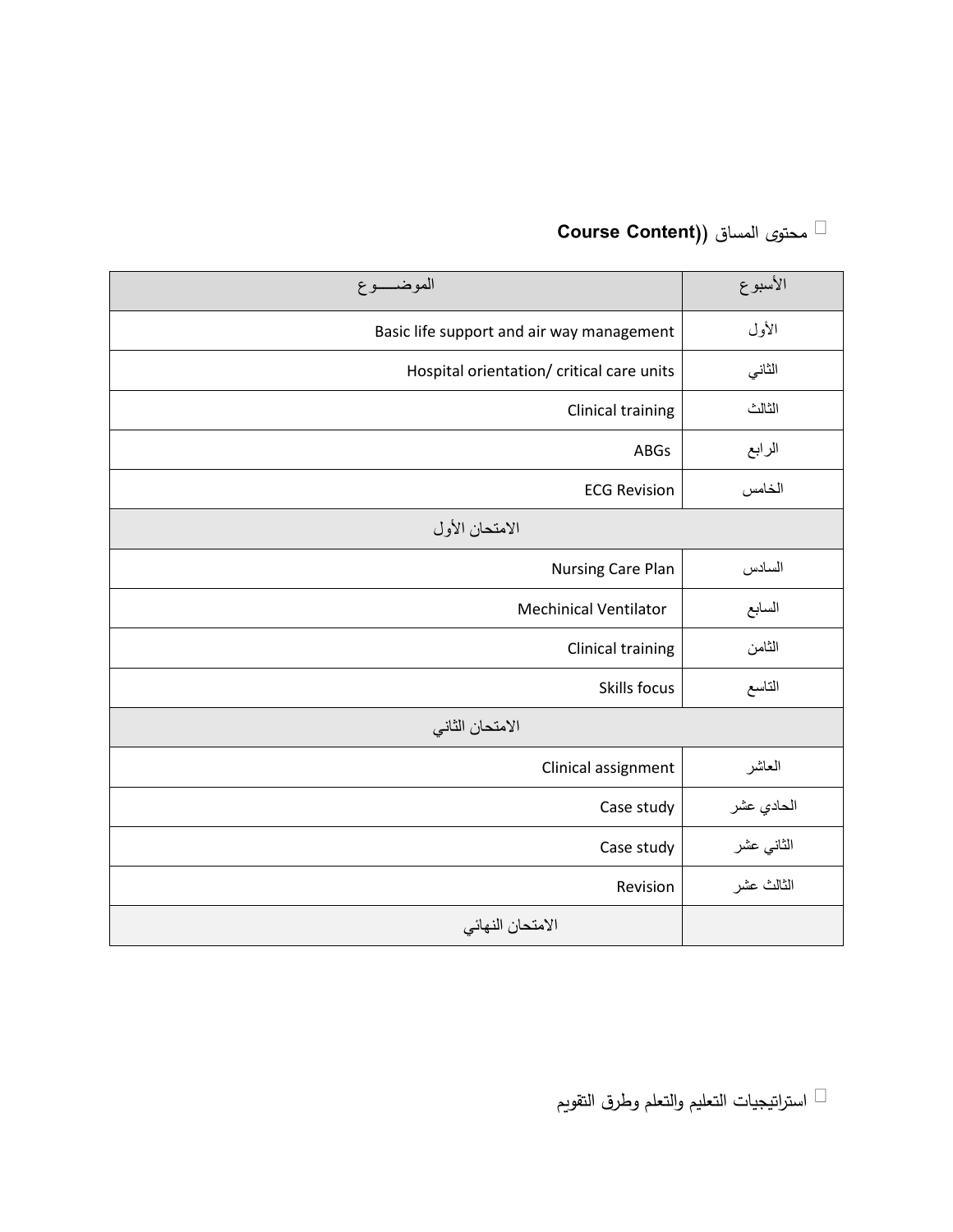| نوع التقويم/القياس<br>)امتحان/عروض صفية/مناقشة/واجبات( | أنشطة التعلم                            | استراتيجيات<br>التدريس         | مخرجات التعلم                                                                                                                                                       | ٽ |
|--------------------------------------------------------|-----------------------------------------|--------------------------------|---------------------------------------------------------------------------------------------------------------------------------------------------------------------|---|
| Quiz                                                   | Apllication                             | Nursing round                  | Apply theoretical knowledge<br>from nursing and other<br>disciplines to evaluate health<br>status of adult patients<br>experiencing critical health<br>disruptions. | 1 |
| Take home exam                                         | Hospital<br>Clinical<br>Training        | Patient<br>interview           | Deal with critically ill patients<br>in critical units such as ICU,<br>CCU and ER                                                                                   | 2 |
| Exam                                                   | Hospital<br>Clinical<br><b>Training</b> | observation<br>and application | Gain basic skills to perform<br>BLS in medical centers or<br>public areas.                                                                                          | 3 |

### **(Teaching and learning Strategies and Evaluation Methods)**

### تقييم الطلبة )**(Assessment**

| توزيع الدرجات لكل أسلوب | توقيت التقييم      | الأساليب المستخدمة                                                           |
|-------------------------|--------------------|------------------------------------------------------------------------------|
| 10%                     | خلال الفصل         | 1. أعمال الفصل (حضور)                                                        |
| 30%                     | الأسبوع الخامس     | 2. الامتحان الأول (تقارير خطة الرعاية التمريضية)                             |
| 35%                     | الأسبوع الحادي عشر | 3. الامتحان الثاني ( مهارات تمريضية و مناقشة حالات<br>مرضية على اسرة الشفاء) |
| 25%                     | الأسبوع الثالث عشر | 3. الامتحان النهائي (امتحان كتابي )                                          |